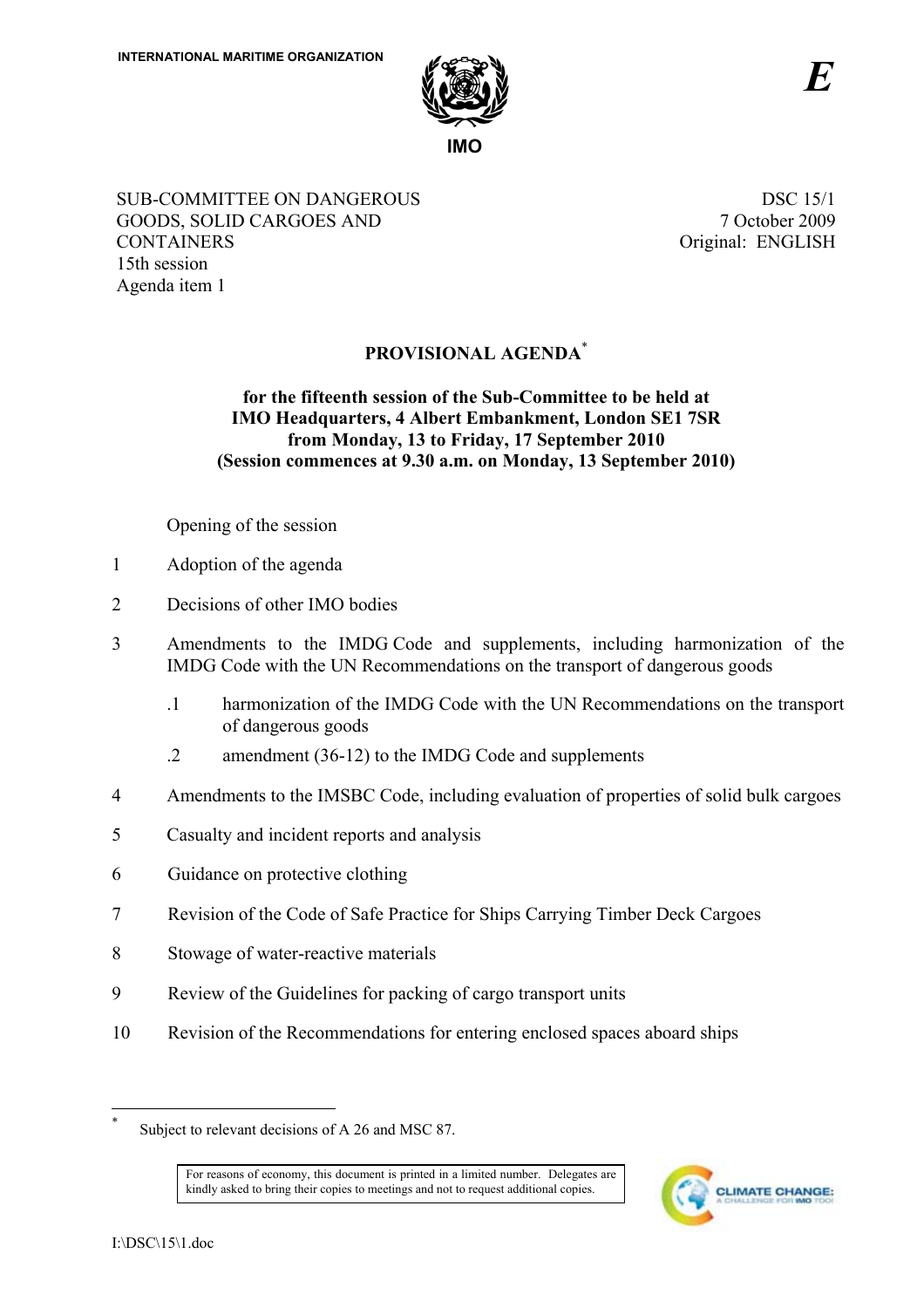- 11 Consideration for the efficacy of Container Inspection Programme
- 12 Installation of equipment for detection of radioactive contaminated objects in port
- 13 Amendments to the International Convention for Safe Containers, 1972 and associated circulars
- 14 Work programme and agenda for DSC 16
- 15 Election of Chairman and Vice-Chairman for 2011
- 16 Any other business
- 17 Report to the Maritime Safety Committee

## **Notes**:

1 In accordance with the Guidelines on the organization and method of work of the MSC and the MEPC and their subsidiary bodies (MSC-MEPC.1/Circ.2, as amended):

- .1 documents should be received in the Secretariat as follows:
	- (a) documents (including information documents submitted in hard copy only) containing more than 6 pages of text (bulky documents), by 11 June 2010 (13-week deadline). As a general rule, documents, other than information documents, should not contain more than 50 pages. In the case of reports from working, drafting and correspondence groups and in other exceptional circumstances, this number of pages may be exceeded, provided that the aforementioned deadline is put back by one week for every 20 pages exceeding 50 pages;
	- (b) non-bulky documents (including information documents) and bulky information documents submitted in electronic format, by 9 July 2010 (9-week deadline); and
	- (c) documents commenting on those referred to in subparagraph .1 above containing 4 pages or less, by 23 July 2010 (7-week deadline). These documents should start with a paragraph clearly indicating the document on which comments are made and stating that the document is submitted in accordance with the provisions of paragraph 4.10.5 of the aforementioned Guidelines;
- .2 for reasons of economy, documents should be submitted in single spacing, be as concise as possible and:
	- (a) all documents should include a brief summary prepared in accordance with paragraph 4.1 of the above-mentioned Guidelines;
	- (b) substantive documents should conclude with a summary of the action which the Sub-Committee is invited to take; and
	- (c) information documents should conclude with a summary of the information contained therein;